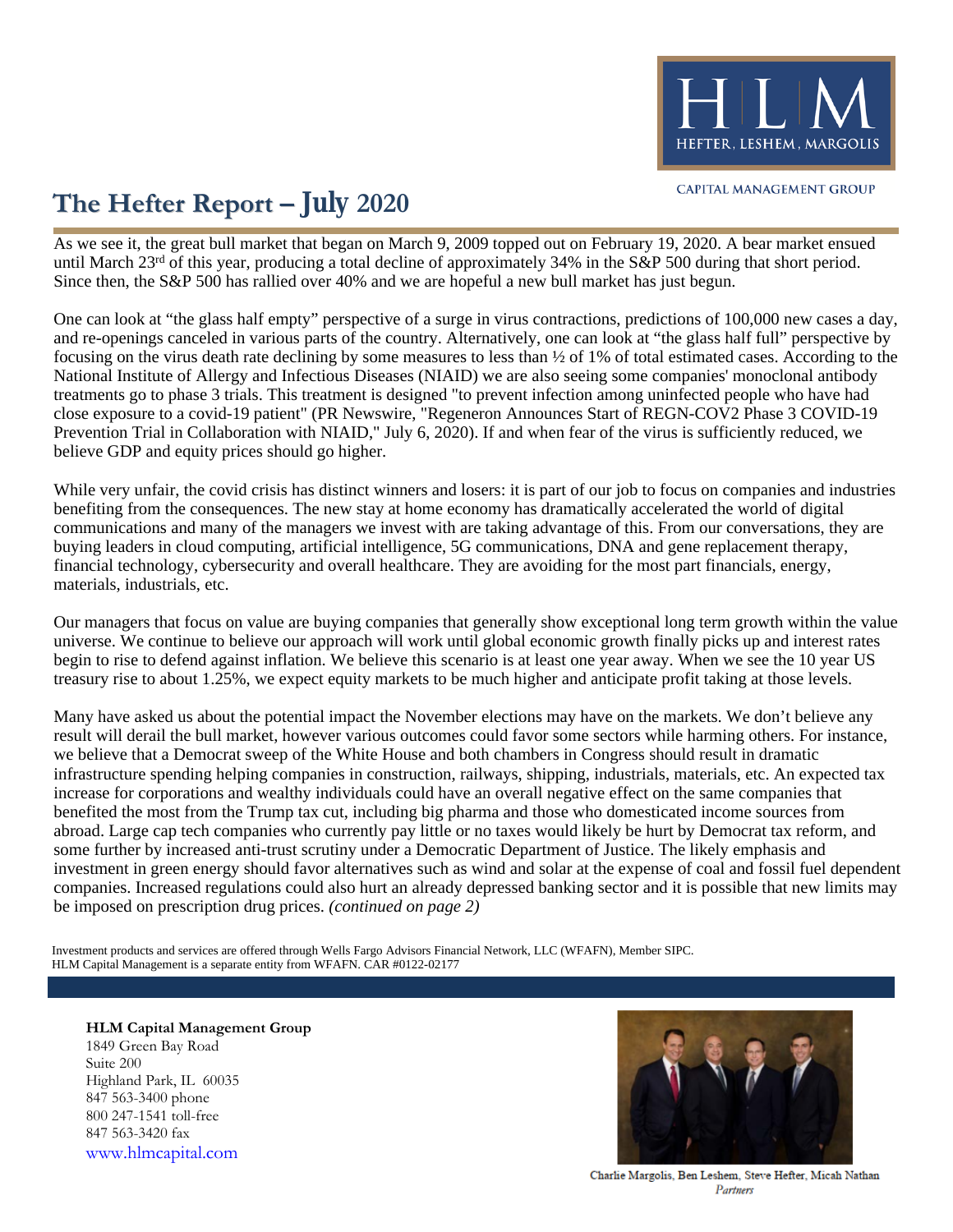

# **The Hefter Report – July 2020 Page 2**

The other scenarios would all involve a divided government where we do not believe major changes will be enacted. As the year progresses we expect to make adjustments based on our view of the likelihood of divided or undivided government. However, we expect to remain bullish overall based on the following:

- We believe the global Central Banks, the Fed, and the administration will continue to provide unprecedented liquidity to the financial system
- Covid transmission has slowed down in many countries outside the US
- US Money Supply M2 increased 20% in the past 60 days
- Sentiment remains extremely negative, which to us is very bullish
- Many investors remain on the sidelines and cash levels are near 2008 levels
- The US dollar has started to decline which should benefit US exporters
- The exponential growth in technology is increasing productivity and efficiencies in many industries from autos to agriculture

If you have additional cash on the sidelines or know people who do please give us a call to discuss various opportunities seeking to improve on the current cash yield of about 50 basis points. Cash is currently producing negative real yields since the current and expected rate of inflation is higher than cash now. We expect inflation to further rise due to the massive debt and spending taking place. We believe the increased return opportunities with moderate risk in areas such as preferreds, corporate bonds, convertible bonds, tax-free bonds, and government bonds is warranted in order to have positive real returns while real cash yields remain negative.

HLM Capital Management is a separate entity from WFAFN. CAR #0122-02177 Investment products and services are offered through Wells Fargo Advisors Financial Network, LLC (WFAFN), Member SIPC.

**HLM Capital Management Group** 1849 Green Bay Road Suite 200 Highland Park, IL 60035 847 563-3400 phone 800 247-1541 toll-free 847 563-3420 fax [www.hlmcapital.com](http://www.hlmcapital.com/)



Charlie Margolis, Ben Leshem, Steve Hefter, Micah Nathan Partners